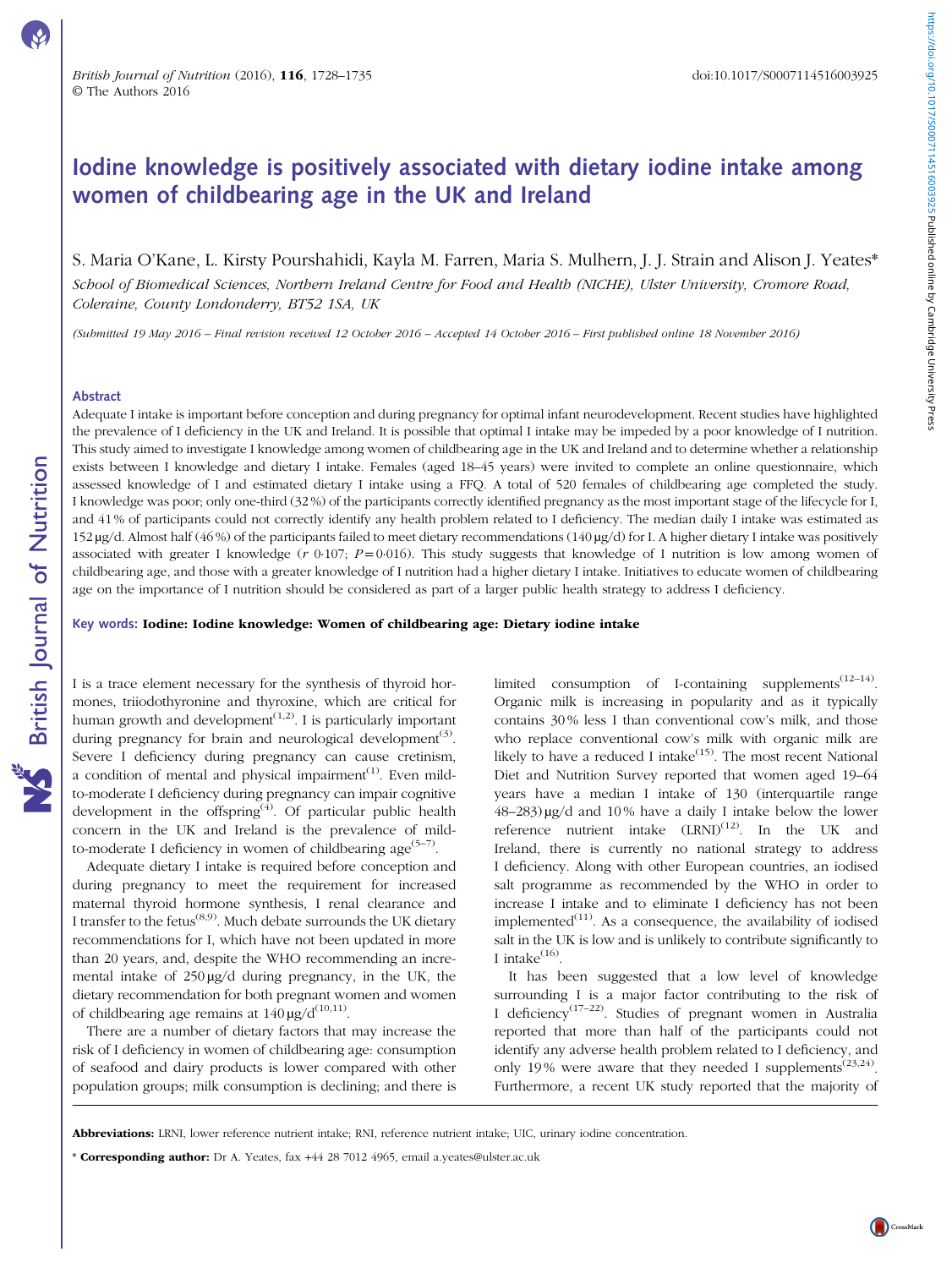pregnant women were aware of the general diet and lifestyle recommendations during pregnancy but knowledge of I nutrition was  $\text{low}^{(22)}$  $\text{low}^{(22)}$  $\text{low}^{(22)}$ . Improving public knowledge and awareness of I nutrition may play an important role in reducing the prevalence of I deficiency.

To our knowledge, there are no public education initiatives aimed at improving I knowledge in the UK or Ireland. Although the level of I knowledge in pregnant women and mothers of children aged 0-36 months has been previously reported<sup>[\(22\)](#page-6-0)</sup>, I knowledge in women of childbearing age is currently unknown. Women of childbearing age, pregnant women and those planning a pregnancy in the UK are not routinely provided with specific dietary I information, and the availability of scientifically accurate I nutrition information is limited to one fact sheet produced by the British Dietetic Association<sup>([9](#page-6-0),[25\)](#page-6-0)</sup>.

The present study, therefore, aimed to investigate I knowledge and awareness among women of childbearing age in the UK and Ireland, and to determine whether a relationship exists between I knowledge and dietary I intake.

## **Methods**

The present study was conducted according to the guidelines laid down in the Declaration of Helsinki, and all procedures involving human subjects were approved by Ulster University, School of Biomedical Sciences, Ethics Filter Committee. Data were collected anonymously, and participants were advised that by completing the questionnaire they were giving consent for their data to be used for the present study. On the basis of an estimated 10% of women failing to meet the LRNI<sup>([12](#page-6-0))</sup> ( $\alpha$  = 0·10,  $\beta$ =0·8), the sample size calculation estimated a requirement of a minimum of  $n$  448 subjects.

Females of childbearing age (18–45 years) were invited to complete a twenty-nine-item questionnaire (online Supplementary Material), which was administered online using SurveyMonkey® from 23 February to 16 March 2015. The questionnaire was designed to assess I nutrition knowledge and dietary I intake. Participants were also asked to provide general demographic information on age, ethnicity, education and employment status. Information was also collected on the diagnosis of a thyroid condition, smoking status, pregnancy and lactation. The questionnaire was pre-tested and modified to ensure there was no ambiguity in the questions and to identify any potential problems the user might experience when completing the survey.

The study was advertised via emails to Ulster University staff and students and externally through social media.

## Assessment of iodine knowledge

Questions to assess I knowledge were adapted from previous I knowledge studies<sup> $(17,21,23,26)$  $(17,21,23,26)$  $(17,21,23,26)$  $(17,21,23,26)$  $(17,21,23,26)$ </sup>. Participants were asked five questions in this section on their knowledge and awareness of (a) the nutrient I (see question 11 in the online Supplementary Material), (b) the food sources of I (question 12), (c) health problem(s) associated with I deficiency (question 13), (d) the most at-risk population group(s) (question 14) and (e) I deficiency as a current health concern in the UK and Ireland (question 15). The questionnaire also asked whether participants had ever received information on I and collected information on these resources.

On the basis of the Jooste et  $al^{(17)}$  $al^{(17)}$  $al^{(17)}$  questionnaire, scores for the four individual questions assessing I knowledge (see questions 12–15 above) were combined to calculate a total I knowledge score ranging from 0 to 8. The maximum scores available for each question were as follows: question 12 (1), question 14 (1) and question 15 (1). There was a total of five correct answers for question 13, and for each correct answer (goitre, mental retardation, malformations in pregnancy (birth defects), impaired physical development during childhood and blindness) selected, participants were awarded 1 point (for a total of five). Total I knowledge scores were categorised into four levels as follows: (a) score  $0$ , (b) score  $1-3$ , (c) score  $4-6$ and (d) score 7–8, with a score of 0 indicating poor I knowledge and 7–8 indicating excellent I knowledge. For multiple-choice questions, random order of answers was utilised.

# Assessment of iodine intake

The questionnaire incorporated the previously validated Glasgow Iodine FFQ to estimate intake of I-containing foods over the previous 6 months<sup> $(27)$  $(27)$ </sup>. The Glasgow Iodine FFQ was modified to include intake of eggs owing to evidence that eggs can contribute to the total dietary I intake<sup>[\(14\)](#page-6-0)</sup>. Food sources of I were grouped into nine categories: milk, eggs, oily fish, white fish, other seafood, yogurts, cheese, cheese-based dishes, and milk- or cream-based puddings. Participants were asked to record how frequently they consumed each food group (per day, per week or per month). The I content of all foods included in the questionnaire was sourced from the UK food composition database, and information on typical portion size was obtained<sup>[\(28\)](#page-6-0)</sup>. These data were then combined to estimate the total daily I intake  $(\mu g/d)$  and the intake from the following food groups: milk, eggs, fish and other dairy products. Participants were also asked about their use of I containing supplements (i.e. frequency of consumption, dose, brand, duration).

## Statistical analysis

Statistical analyses were conducted using Statistical Package for Social Sciences, version 22. Descriptive statistics were conducted for all outcome variables. Participants were categorised into five age groups: (a) 18–25 years, (b) 26–30 years, (c) 31–35 years, (d) 36–40 years and (e) 41–45 years. Participants were also categorised according to I intake: (a) below the LRNI  $(70 \mu g/d)$ , (b) between the LRNI and the reference nutrient intake  $(RNI)$   $(70.1-139.9 \mu g/d)$  and (c) meeting the RNI  $(2140 \mu g/d)^{(10)}$  $(2140 \mu g/d)^{(10)}$  $(2140 \mu g/d)^{(10)}$ . Normality was assessed using the Kolmogorov– Smirnov test. To investigate the effect of demographic characteristics on total I knowledge scores,  $\chi^2$ , Mann-Whitney U tests and Kruskal–Wallis tests were used for non-parametric data, and one-way ANOVA analyses were conducted on parametric data. Data on total I intake and the contribution of food groups to I intake were not normally distributed after transformation. Subsequently, the non-parametric Kruskal–Wallis and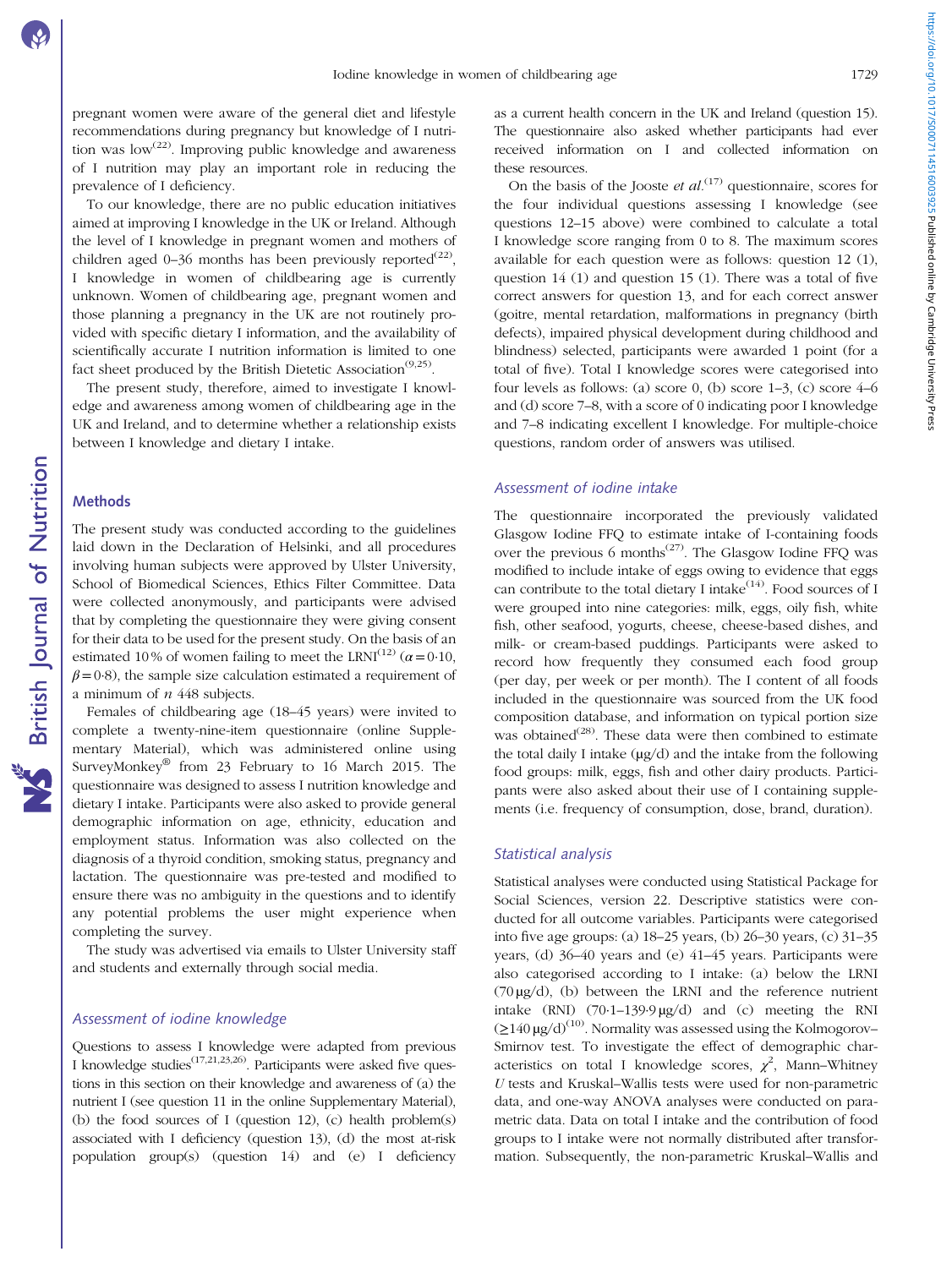$\chi^2$  tests were used to study the relationships between demographic characteristics and total I knowledge on I intakes. To investigate whether I supplementation affected I knowledge,  $\chi^2$  and one-way ANOVA analyses were conducted. Spearman's correlation analysis was used to assess the relationship between total dietary I intake and scores of I knowledge. Results for nonparametric data are presented as median values and interquartile ranges. Results for parametric data are presented as mean values and standard deviations. A P-value of <0·05 was considered statistically significant throughout.

# **Results**

Table 1 outlines the participants' demographic characteristics. A total of 520 females completed the questionnaire, of whom 9 % were smokers, 4 % were currently pregnant and 2 % were currently breast-feeding. A total of 5 % reported diagnosis of a medical condition affecting the thyroid gland.

# Iodine knowledge

The mean total I knowledge score was  $2.1$  (sp  $0.8$ ) out of a maximum score of 8 (Table 1). The majority of participants had a mean I knowledge score between 1 and 3 (56 %). Table 1 outlines total I knowledge scores according to demographic characteristics. Those who previously received I information (9 %) had a significantly greater awareness of I, I deficiency and better knowledge of the dietary sources of I and the health problems associated with I deficiency than those who had never received information related to I (all  $P < 0.05$ ). Many of the current study participants who had obtained I nutrition information did so during time spent in formal education (75 %). Among other demographic characteristics, only age was associated with significant differences in total I knowledge scores (Table 1).

In general, participant awareness of I was low; only 43 % of the participants were aware of the nutrient I. Those with a higher level of education had a significantly greater awareness of the nutrient I  $(P= 0.020)$  (data not shown). Knowledge of pregnancy as being the most important stage of the lifecycle for I was also low [\(Table 2\)](#page-3-0). Age and employment status significantly affected participant knowledge, in that younger participants and those who were in either full or part-time employment or were currently studying were more likely to correctly identify pregnancy as the most important stage of the lifecycle for I nutrition in comparison with older participants  $(P<0.001)$  and those who were unemployed, self-employed or retired  $(P= 0.008)$  (data not shown).

Almost half (41 %) of the participants 'did not know' or could not correctly identify any health problem associated with I deficiency. Goitre was recognised as a health problem associated with I deficiency in one-fifth of participant responses (19 %). Knowledge on the health problems resulting from I deficiency was lowest in Northern Ireland  $(n, 355)$  in comparison with those from the Republic of Ireland  $(n 116)$ and other UK regions  $(n\ 49)$   $(P=0.016)$  (data not shown). Knowledge of the health problems associated with I deficiency **Table 1.** Participant characteristics ( $n$  520) and the relationship between participant characteristics and total iodine knowledge scores  $(0=$  poor  $k$ nowledge,  $8$  = excellent knowledge)

(Mean values and standard deviations)

|                                    |          |                | Total I knowledge score         |              |        |
|------------------------------------|----------|----------------|---------------------------------|--------------|--------|
| Demographic data                   | n        | $\%$           | Mean                            | SD           | P*     |
| Total population                   | 520      | 100            | 2.1                             | 0.8          |        |
| Age (years)                        |          |                |                                 |              |        |
| $18 - 25$                          | 281      | 54.0           | 2.3 <sup>a</sup>                | $1-8$        | 0.034  |
| $26 - 30$                          | 75       | 14.4           | $1.9^{a,b}$                     | $1-7$        |        |
| 31–35                              | 61       | $11-7$         | $2.0^{a,b}$                     | 1.8          |        |
| 36-40                              | 50       | 9.6            | $1.8^{a,b}$<br>1.6 <sup>b</sup> | 1.9          |        |
| $41 - 45$<br>Ethnicity             | 53       | $10-2$         |                                 | 1.5          |        |
| Caucasian: British or Irish        | 484      | 93.1           | $2-0$                           | $1-7$        | 0.267  |
| Caucasian: other                   | 21       | 4.0            | 2.2                             | 1.8          |        |
| Asian: Chinese                     | 7        | $1-3$          | 2.9                             | $1-6$        |        |
| Asian: other                       | 3        | 0.6            | 3.3                             | 1.5          |        |
| Others                             | 5        | 1.0            | 3.2                             | 0.8          |        |
| Home country                       |          |                |                                 |              |        |
| Northern Ireland                   | 355      | 68.3           | 2.0                             | $1-7$        | 0.065  |
| Republic of Ireland                | 116      | 22.3           | 2.4                             | $1-7$        |        |
| Scotland                           | 4        | 0.8            | 2.5                             | $1-7$        |        |
| Wales                              | 1        | 0.2            | 0.0                             | 0.0          |        |
| England                            | 16       | $3-1$          | 1.9                             | 1.6          |        |
| Others                             | 28       | 5.4            | 2.6                             | $1-7$        |        |
| Education - highest level attained |          |                |                                 |              |        |
| Secondary: GCSE or equivalent      | 7        | $1-3$          | 1.4                             | $1-3$        | 0.337  |
| Secondary: A-Level or              | 162      | 31.2           | 2.2                             | $1-7$        |        |
| equivalent                         |          |                |                                 |              |        |
| Further: BTEC or equivalent        | 62       | 11.9           | 1.9                             | $1-7$        |        |
| Higher: undergraduate              | 172      | $33-1$         | 2.0                             | 1.7          |        |
| degree (BSc)                       |          |                |                                 |              |        |
| Higher: postgraduate degree        | 117      | 22.5           | 2.2                             | 1.8          |        |
| (MSc or PhD)                       |          |                |                                 |              |        |
| <b>Employment status</b>           |          |                |                                 |              |        |
| Work part-time                     | 91       | $17-5$<br>29.4 | 1.9                             | 1.9          | 0.267  |
| Work full-time                     | 153      | 1.5            | 1.9<br>$1-6$                    | $1-6$<br>1.8 |        |
| Unemployed<br>Student              | 8<br>247 | 47.5           | 2.3                             | $1-7$        |        |
| Self-employed                      | 5        | 1.0            | $1-6$                           | 0.9          |        |
| Retired                            | 1        | 0.2            | 3.0                             | 0.0          |        |
| Others                             | 15       | 2.9            | 1.9                             | 2.0          |        |
| Pregnancy                          |          |                |                                 |              |        |
| Currently pregnant                 | 19       | 3.7            | $2-3$                           | $1-7$        | 0.813  |
| Not pregnant                       | 496      | $95-4$         | 2.1                             | $1-7$        |        |
| Unsure                             | 5        | 1.0            | 2.4                             | 1.9          |        |
| Breast-feeding                     |          |                |                                 |              |        |
| Currently breast-feeding           | 8        | 1.5            | $2-1$                           | 1.6          | 0.965  |
| Not breast-feeding                 | 512      | 98.5           | 2.1                             | $1-7$        |        |
| Smoking status                     |          |                |                                 |              |        |
| Currently smokes                   | 46       | 88             | $1-8$                           | 1.5          | 0.165  |
| Not smoking                        | 474      | 91.2           | $2-1$                           | 1.8          |        |
| Thyroid condition                  |          |                |                                 |              |        |
| Has a previously diagnosed         | 25       | 4.8            | 2.2                             | 1.9          | 0.534  |
| thyroid condition                  |          |                |                                 |              |        |
| No previously diagnosed            | 481      | 92.5           | 2.1                             | $1-7$        |        |
| thyroid condition                  |          |                |                                 |              |        |
| Unsure                             | 14       | 2.7            | $2-6$                           | 1.8          |        |
| I information                      |          |                |                                 |              |        |
| Previously received                | 47       | 9.0            | 3.9 <sup>a</sup>                | $1-8$        | <0∙001 |
| I information<br>Never received    |          |                | 1.9 <sup>b</sup>                |              |        |
| I information                      | 456      | $87 - 7$       |                                 | 1.6          |        |
| Unsure                             | 17       | 3.3            | 1.9 <sup>b</sup>                | 1.5          |        |
|                                    |          |                |                                 |              |        |

GCSE, General Certificate of Secondary Education; A-Level, Advanced Level; BTEC,<br>Business and Technology Education Council.

a,b Mean values within a column with unlike superscript letters were significantly different  $(P < 0.05)$ .

 $*$  P value for comparison between groups from independent  $t$  test, Mann-Whitney U test, ANOVA or Kruskal–Wallis test.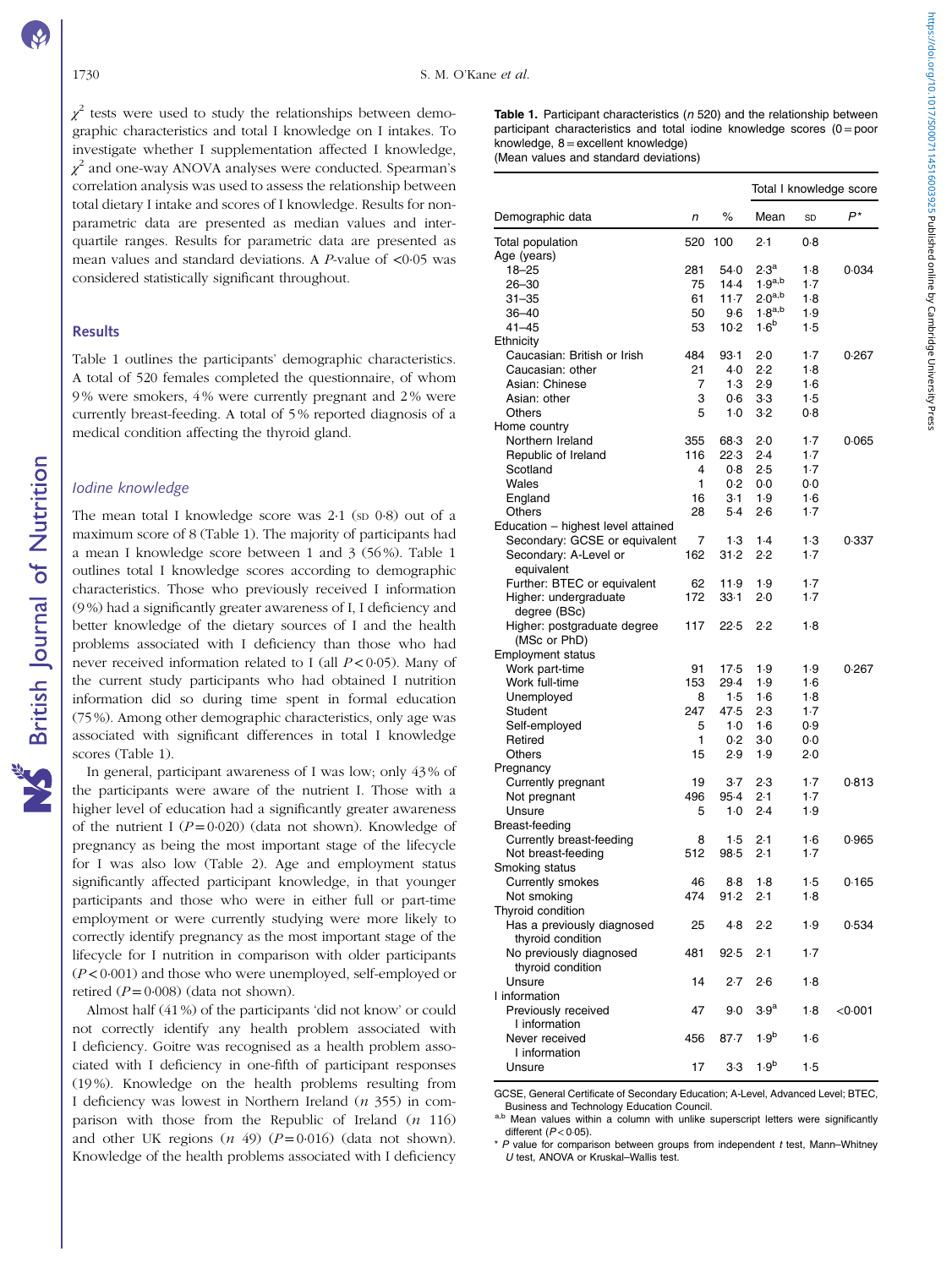<span id="page-3-0"></span>Table 2. Knowledge of the stage of lifecycle when iodine is most important as identified by participants (Numbers and percentages)

| Population groups                  | n   | %    |
|------------------------------------|-----|------|
| Pregnant and breast-feeding women* | 161 | 31.0 |
| Babies and young children          | 103 | 19.8 |
| Teenagers                          | 41  | 7.9  |
| Adults                             | 41  | 7.9  |
| Elderly adults                     | 10  | 1.9  |
| Do not know                        | 164 | 31.5 |

n, Number of participants; %, percentage of participants.

Denotes correct answer

Table 3. Participant identification of the food groups richest in iodine in the UK and Ireland

(Numbers and percentages)

|                          | n   | $\%$     |
|--------------------------|-----|----------|
| Nuts and seeds           | 24  | 4.6      |
| Breakfast cereals        | 11  | 2.1      |
| Fish and seafood*        | 201 | $38 - 7$ |
| Milk and dairy products* | 45  | 8.7      |
| Eggs                     | 15  | 2.9      |
| Meat and meat products   | 42  | $8-1$    |
| <b>Bread</b>             | 4   | 0.8      |
| Vegetables               | 38  | 7.3      |
| Salt                     | 27  | 5.2      |
| Fruits                   | 5   | 1.0      |
| Do not know              | 108 | $20-8$   |

n, Number of participants; %, percentage of participants.

Denotes correct answers.

was not significantly related to any other demographic characteristic.

As shown in Table 3, 39 % of the participants identified fish and seafood as the richest source of I and only 9% identified milk and dairy products. Younger participants (18–25 years) had significantly better knowledge of the dietary sources of I than older participants  $(41-45 \text{ years})$   $(P<0.001)$  (data not shown). Knowledge of the dietary sources of I was not significantly different among women who were pregnant or breast-feeding. Less than one-third (27 %) of participants were aware that I deficiency is a current public health concern in the UK and Ireland. Those who had been diagnosed with a thyroid condition  $(n \ 25)$  had a significantly greater awareness of I deficiency as a current health problem in the UK and Ireland than those who did not have a thyroid condition  $(n \ 481)$  $(P<0.001)$  (data not shown).

#### Dietary iodine intake

Complete dietary I intake data were available for 502 participants. The median daily I intake was estimated as 152 (interquartile range  $98-213$ )  $\mu$ g/d. A total of 46% of the participants failed to meet the RNI of 140 µg of I/d [\(Fig. 1](#page-4-0)). I intake was not significantly different between age groups  $(P=0.080)$  (data not shown). A significantly greater percentage of unemployed and self-employed participants failed to meet the RNI compared

with those who were in full-time or part-time employment or studying  $(83 \nu. 45\%; P=0.008)$  (data not shown). There was no association between total daily I intake, being currently pregnant or breast-feeding, level of education, smoking status, diagnosis of a thyroid condition or having previously received I information (all  $P > 0.05$ ) (data not shown).

Milk and dairy products made the largest contribution to I intake in this cohort as detailed in [Table 4](#page-4-0). Older participants (31–45 years) had a significantly higher I intake from milk than younger participants (18–31 years)  $(P= 0.025)$  (data not shown). The majority of participants never consumed organic milk (74 %), 20 % consumed organic milk sometimes and 6 % consumed organic milk often or always. Iodised salt was not widely consumed; only 7 % stated that they purchased iodised salt for use at home. Participants who stated that they consumed iodised salt  $(n 37)$  were asked to state which iodised salt brand they consumed, and in total twelve salt brands were listed. Contact was made with the salt manufacturers, and none of the salts listed by participants were found to have been fortified with I. One manufacturer reported that their salt contained trace amounts of I, and this means that I was present in the salt but not at a level that can be accurately measured. Only 4 % of the women surveyed reported consuming a supplement containing I. Although supplement consumption was significantly greater in pregnant or breast-feeding women than non-pregnant and non-breastfeeding women  $(P= 0.010)$ , only 12 % of pregnant or breast-feeding women reported consuming an I-containing supplement (data not shown). On the basis of manufacturers' label information, ten of the thirteen dietary supplements consumed by participants contained I. The I content of these supplements ranged from 100 to 200 µg per recommended daily dosage, and the average I content was 132 µg per recommended daily dosage.

## Relationship between iodine knowledge and iodine intake

There was a weak positive association between total daily I intake and total I knowledge score as outlined in [Table 5](#page-4-0). Of those participants with a daily I intake above the LRNI, significantly more participants were aware of the nutrient I compared with those with an intake below the LRNI  $(P = 0.043)$ (data not shown). A higher daily I intake from fish and dairy products was positively associated with awareness of I and knowledge of the health problems associated with I deficiency  $(P<0.050)$  (data not shown). Women consuming supplements  $(n 18)$  containing I had a significantly better awareness of the nutrient I, knowledge of I and of the health problems associated with I deficiency compared with those not consuming a supplement  $(P < 0.020)$  (data not shown).

Those who reported consuming organic milk 'often'  $(n 21)$  or 'always' (n 9) had a significantly lower awareness of the nutrient I than those who 'sometimes' or 'never' consumed organic milk  $(P=0.039)$  (data not shown). Consumption of organic milk was negatively associated with total I knowledge; significantly more women who reported consuming organic milk 'often' or 'always' had a total I knowledge score of 0  $(P = 0.008)$  (data not shown).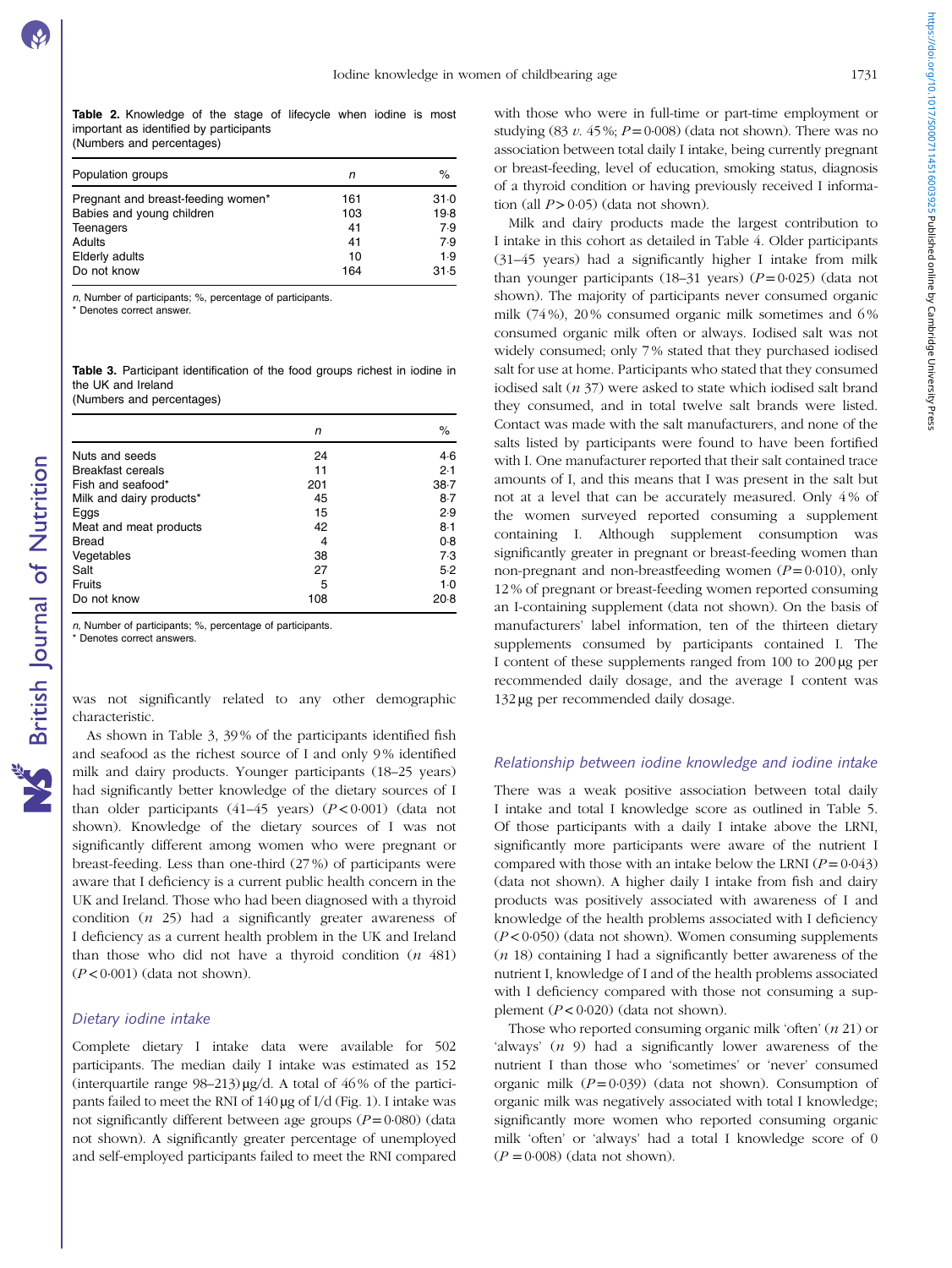<span id="page-4-0"></span>

Fig. 1. Percentage of respondents with daily iodine intake below the lower reference nutrient intake (LRNI)  $(\leq 70 \text{ µq/d})$ , between the LRNI and the reference nutrient intake (RNI) (70·1–139·9 µg/d) and meeting the RNI ( $\geq$ 140 µg/d)<sup>([10\)](#page-6-0)</sup>.  $\Box$ , <LRNI; , LRNI–RNI; , , >RNI.

Table 4. The contribution of food groups to total daily jodine intake in women of childbearing age

(Medians and 25th–75th percentiles)

| Food groups                                                               | Contribution    | Median I     | 25th-75th                      |
|---------------------------------------------------------------------------|-----------------|--------------|--------------------------------|
|                                                                           | to total        | contribution | percentiles                    |
|                                                                           | I intake $(\%)$ | $(\mu g)$    | $(\mu g)$                      |
| Milk<br>Other dairy products<br>(cheese, yogurts, milk<br>based puddings) | 46-1<br>24.2    | 60.0<br>31.5 | $34.3 - 94.3$<br>$12.5 - 61.7$ |
| Fish and seafood                                                          | 19.2            | 25.0         | 12-9-56-2                      |
| Egg and egg dishes                                                        | 10.5            | 13.6         | $8.9 - 26.5$                   |

Table 5. Associations between daily iodine intake and iodine knowledge and awareness

| I knowledge and awareness parameters                              | Correlation<br>coefficient | P     |
|-------------------------------------------------------------------|----------------------------|-------|
| Knowledge of the stage of lifecycle I when is<br>most important*  |                            | 0.700 |
| Knowledge of the dietary source of I*                             |                            | 0.472 |
| Awareness of the nutrient I*                                      |                            | 0.754 |
| Awareness of I deficiency as a public health<br>concern*          |                            | 0.642 |
| Knowledge of the health problems associated<br>with I deficiencyt | 0.097                      | 0.030 |
| Total I knowledget                                                | 0.107                      | 0.016 |

\* Assessed by Kruskal–Wallis test.

† Assessed by Spearman's correlation analysis.

#### **Discussion**

Despite growing concern regarding the prevalence of I deficiency among women of childbearing age in the UK and Ireland, the present study has shown that there is a lack of I knowledge among this population group. Women of childbearing age were shown to have limited knowledge of the dietary sources of I, the problems arising from deficiency and the population group most at risk of deficiency. The present findings also indicate that women of childbearing age are relatively unaware of I deficiency as a current health problem in the UK and Ireland. Similar levels of I knowledge have been reported in previous studies in other countries, and it has been suggested that a low level of knowledge surrounding I is a major factor contributing to the risk of I deficiency<sup>([17](#page-6-0)–[22](#page-6-0))</sup>. As demonstrated by the present study, I knowledge was positively associated with I intake. Therefore, a poor knowledge of dietary I sources helps explain why almost half of the participants had a daily I intake below the RNI. Similar to the latest National Diet and Nutrition Survey findings, 13 % of the participants in the current study failed to meet the  $LRNI^{(12)}$  $LRNI^{(12)}$  $LRNI^{(12)}$ . Factors such as socioeconomic status and food availability may also in part explain why dietary recommendations were not met. These findings also suggest that it may be difficult for women who become pregnant to ensure an adequate daily I intake, given that their knowledge of the dietary I sources is poor.

There have been several measures implemented worldwide to eradicate I deficiency with the primary method being salt iodisation. Policy makers in the UK and Ireland have been reluctant to implement an iodised salt policy, and therefore viable alternatives to iodised salt are important for increasing I status and preventing deficiency. The current study confirms that iodised salt is not widely consumed, and is therefore unlikely to contribute significantly to I intake, consistent with previous studies([16](#page-6-0),[29\)](#page-6-0). I-containing supplements were not widely consumed by this cohort, and there was large variability in the I content of nutritional supplements. The results of this survey also indicate that there is a lack of awareness about which nutritional supplements and salt brands contain I. It is noteworthy that approximately one-fifth of the participants were consumers of organic milk, although only 'sometimes', as recent research has found that organic milk typically contains  $30\%$  less I than conventional milk<sup> $(15,30)$  $(15,30)$ </sup>. Organic milk consumers in the present study had a significantly lower I intake than conventional milk consumers. In general, women of childbearing age should be made more aware of the dietary sources of I. Those who avoid milk and dairy products may be at risk of consuming insufficient I as conventional cow's milk makes the largest contribution to dietary I intakes in many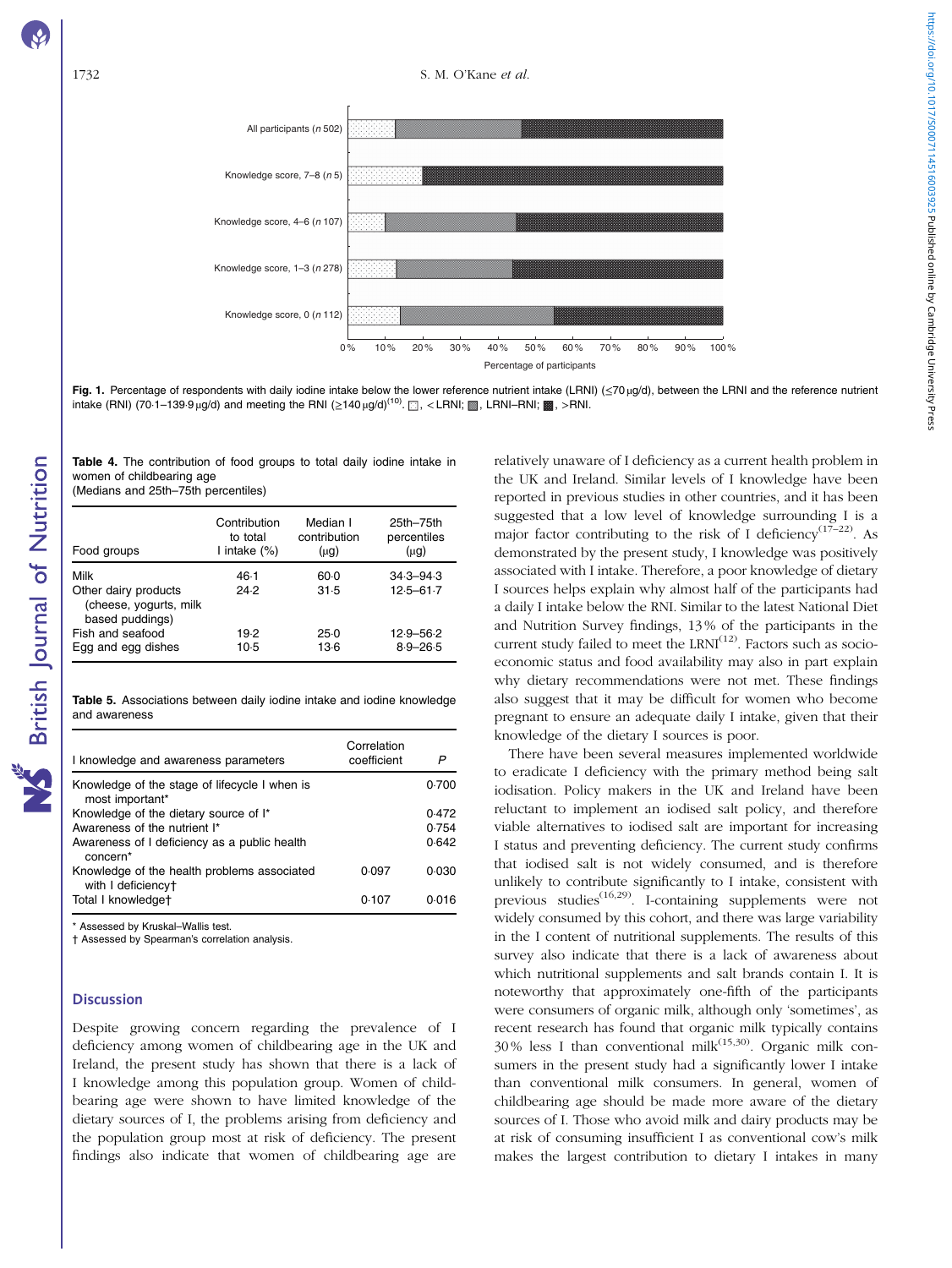countries including the UK and Ireland<sup> $(12,31)$  $(12,31)$ </sup>. Observational evidence from several countries has consistently reported milk consumption to be positively associated with I intake and status<sup>([32](#page-6-0)-[34\)](#page-7-0)</sup>. It should also be communicated to pregnant women and women of childbearing age that organic milk has a lower I concentration and they should be made aware of other dietary I sources.

There is a clear need for greater public awareness of the importance of I nutrition for health. Previous studies have investigated how women of childbearing age would prefer to have I nutrition education, and reported that information delivered via health practitioners or mass media was the preferred option<sup>([19](#page-6-0))</sup>. Mass media strategies are integral to increasing public awareness and knowledge and should be considered for increasing I knowledge<sup>[\(35](#page-7-0))</sup>. There is also a need to update healthcare professionals, particularly those involved in the care of women planning a pregnancy, on the importance of I as previous research has demonstrated that midwives and other healthcare professionals have a low level of I knowl-edge<sup>[\(36](#page-7-0)–[38](#page-7-0))</sup>. To address I deficiency sufficiently, healthcare professionals will be instrumental as they are in a position to advocate for policy change both within their own practices and in the external policy environment. I knowledge was still relatively low for those who had previously received I information, and it could therefore be recommended that changes to the curriculum and informing educators on the importance of I nutrition may be beneficial for improving knowledge and awareness of I. To target teenage girls and younger women before pregnancy may be the most valuable public health strategy given that maternal I stores are essentially utilised during the first trimester $^{(8)}$  $^{(8)}$  $^{(8)}$ .

There are a number of considerations to be taken into account when interpreting the present study's findings. When compared with UK population data for females, there was a lower smoking prevalence and a higher prevalence of thyroid disorders in this cohort of women of childbearing age<sup>([39,40\)](#page-7-0)</sup>. Furthermore, this was largely a Northern Irish population (68 %), and compared with national averages for the UK a higher proportion of the women who participated in this study had a university degree owing to recruitment primarily within a university setting. Considering that this cohort had attained higher levels of education it is likely that I knowledge in the general population may be lower<sup> $(41,42)$  $(41,42)$ </sup>. There were some differences in I knowledge and awareness according to employment status and highest level of education attained, which may be indicative of socio-economic status. Future studies should investigate the potential barriers to I knowledge and status in women of childbearing age with lower socio-economic status. This research could potentially be used to inform policy in the context of increasing I knowledge, dietary intake, and thus status.

This study was limited at assessing the I knowledge of pregnant and breast-feeding women as there were a few pregnant and breast-feeding participants. However, given their low level of knowledge previously reported<sup>([22](#page-6-0),[24](#page-6-0)[,37](#page-7-0),[43\)](#page-7-0)</sup>, educational intervention among pregnant and breast-feeding women should be considered. A number of these studies were conducted in Australia and New Zealand, and these studies<sup> $(24,37,43)$  $(24,37,43)$  $(24,37,43)$  $(24,37,43)$ </sup>

were conducted at a time when mandatory bread fortification with iodised salt had been introduced; however, I knowledge was low. Australia and New Zealand are also industrialised countries at a similar stage of economic development as the UK and are countries that share similar political and legal systems, diets and cultures as the UK, which increases the comparability of studies between countries.

Estimating dietary I intake presents many challenges, and when using FFQ to estimate dietary intake there are inherent limitations such as precision and reporting bias to be taken into  $account^{(44,45)}$  $account^{(44,45)}$  $account^{(44,45)}$  $account^{(44,45)}$  $account^{(44,45)}$ . It is also recognised that FFO often overestimate the intake of 'healthy' foods and underestimate the intake of more 'unhealthy' foods<sup> $(46)$  $(46)$ </sup>. In the context of this study, estimated I intakes from the FFQ may be overestimated and I intakes may be lower than reported. The FFQ used as part of this study has previously been validated in women of childbearing age<sup> $(27)$  $(27)$  $(27)$ </sup> and was the best available FFQ for assessing I intake. The large sample size in the present study may increase the validity of I intake estimations from the FFQ. The FFQ used was I specific and was validated for estimating I intake at a group level, making it suitable for the current study. However, it was not designed to estimate I intake at the individual level and, as such, there is a possibility that some participants may have been misclassified (<RNI) on the basis of their I intake. A further limitation of this study is that dietary I intake was only captured on one occasion. There is also concern regarding the over-interpretation of distribution data both for urinary iodine concentration (UIC) and dietary intakes. A new approach has been suggested whereby UIC are extrapolated to dietary I intake, which is then adjusted for intraindividual variation and interpreted according to estimated average requirement<sup> $(47)$ </sup>. To corroborate the findings reported here, biomarkers of I intake should be measured including UIC and thyroglobulin, a promising biomarker of I status<sup> $(48)$  $(48)$ </sup>, to further investigate the association between I knowledge and I intake in women of childbearing age.

#### Conclusion

This study is the first to investigate I nutrition knowledge among women of childbearing age in the UK and Ireland. A low level of I knowledge was apparent and this was reflected in the low dietary I intake and the infrequency of consumption of I-containing supplements. As part of a larger public health policy to eradicate I deficiency, educational intervention should be considered. Among women of childbearing age, targeted public health campaigns are warranted to increase I nutrition knowledge and intake.

#### Acknowledgements

The authors wish to thank all the study participants.

S. M. O. is in receipt of a postgraduate studentship from the Department of Agriculture, Environment and Rural Affairs (DAERA), which funded this research. DAERA had no role in the design, analysis or writing of this article.

A. J. Y., L. K. P., M. S. M. and J. J. S. were responsible for the study design. K. M. F., L. K. P., A. J. Y. and S. M. O. designed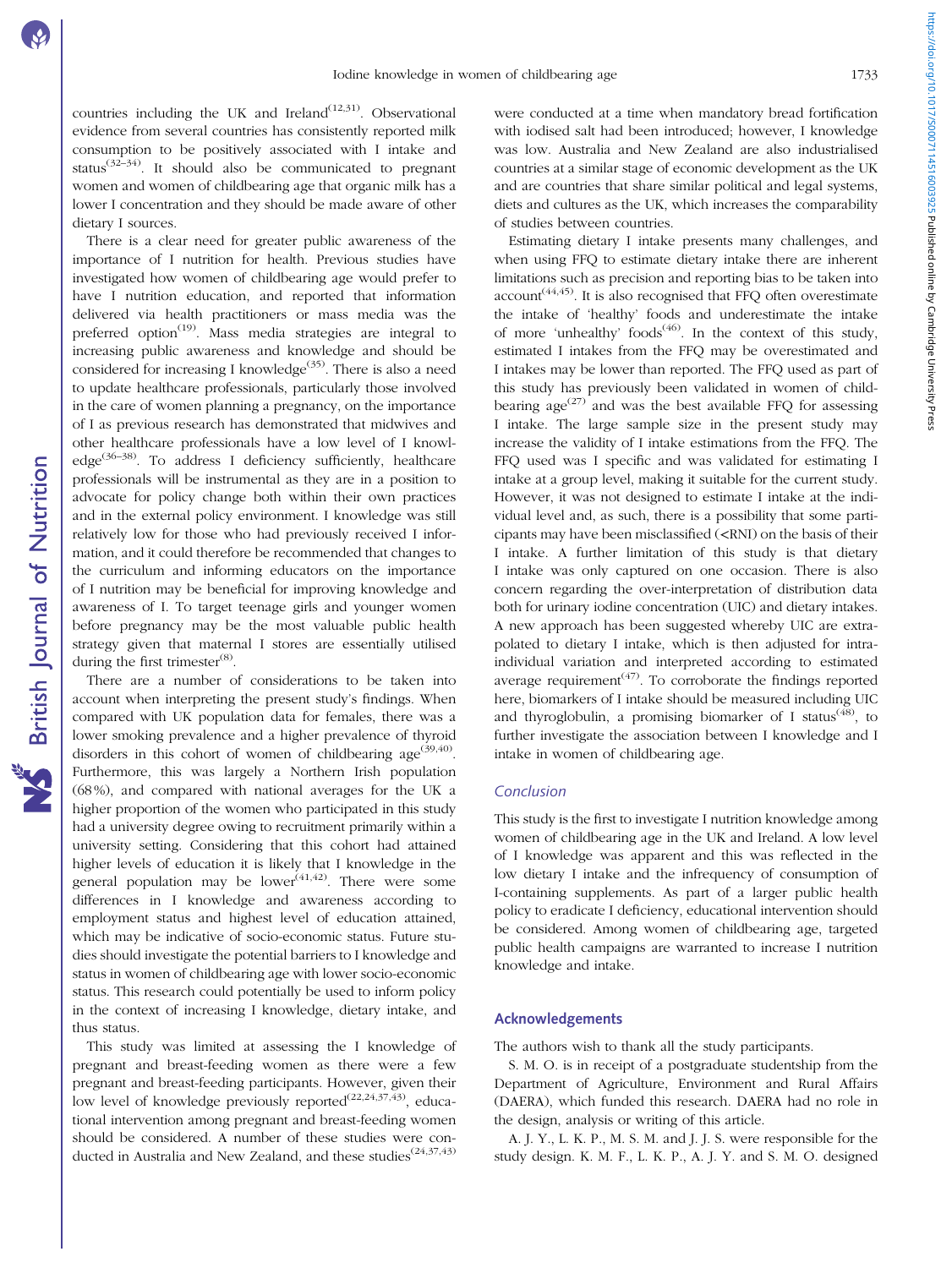<span id="page-6-0"></span>the questionnaire and obtained ethical approval. S. M. O. and K. M. F. were responsible for data collection. S. M. O. conducted statistical analysis with guidance from L. K. P. S. M. O. prepared the initial manuscript, which was edited by L. K. P., A. J. Y., M. S. M. and J. J. S. All authors read and approved the final version of the manuscript.

The authors declare that there are no conflicts of interest.

### Supplementary material

For supplementary material/s referred to in this article, please visit<https://doi.org/10.1017/S0007114516003925>

## References

- 1. Halpern JP, Boyages SC, Maberly GF, et al. (1991) The neurology of endemic cretinism, a study of two endemias. Brain 114, 825–841.
- 2. Kapil U (2007) Health consequences of iodine deficiency. Sultan Qaboos Univ Med [7, 267-272.
- 3. Zimmermann MB (2009) Iodine deficiency. Endocr Rev 30, 376–408.
- 4. Bath SC, Steer CD, Golding J, et al. (2013) Effect of inadequate iodine status in UK pregnant women on cognitive outcomes in their children: results from the Avon Longitudinal Study of Parents and Children (ALSPAC). Lancet 382, 331-337.
- 5. Nawoor Z, Burns R, Smith DF, et al. (2006) Iodine intake in pregnancy in Ireland – a cause for concern? Ir J Med Sci 175, 21–24.
- 6. Rayman M, Sleeth M, Walter A, et al. (2008) Iodine deficiency in UK women of child-bearing age. Proc Nutr Soc 67, E399.
- 7. Lampropoulou M, Lean MEJ & Combet E (2012) Iodine status of women of childbearing age in Scotland. Proc Nutr Soc 71, E143.
- 8. Glinoer D (1997) The regulation of thyroid function in pregnancy: pathways of endocrine adaption from physiology to pathology. Endocr Rev 18, 404–433.
- 9. Bath SC & Rayman MP (2015) A review of the iodine status of UK pregnant women and its implications for the offspring. Environ Geochem Health 37, 619–629.
- 10. Committee on Medical Aspects of Food Policy (1991) Dietary Reference Values for Food Energy and Nutrients for the United Kingdom. Department of Health, Report on Health and Social Subjects, no. 41. London: The Stationery Office.
- 11. World Health Organization, United Nations International Children's Emergency Fund & International Council for Control of Iodine Deficiency Disorders (2007) Assessment of iodine deficiency disorders and monitoring their elimination. [http://whqlibdoc.who.int/publications/2007/9789241595827\\_](http://whqlibdoc.who.int/publications/2007�/�9789241595827_eng.pdf) [eng.pdf](http://whqlibdoc.who.int/publications/2007�/�9789241595827_eng.pdf) (accessed March 2016).
- 12. Bates B, Lennox A, Prentice A, et al. (2014) National Diet and Nutrition Survey. Results from years 1, 2, 3, and 4 (combined) of the rolling programme (2008/2009–2011/2012). [https://](https://www.gov.uk/government/uploads/system/uploads/attachment_data/file/310&z_nbsp;995/NDNS_Y1_to_4_UK_report.pdf) [www.gov.uk/government/uploads/system/uploads/attachment\\_](https://www.gov.uk/government/uploads/system/uploads/attachment_data/file/310&z_nbsp;995/NDNS_Y1_to_4_UK_report.pdf) data/fi[le/310 995/NDNS\\_Y1\\_to\\_4\\_UK\\_report.pdf](https://www.gov.uk/government/uploads/system/uploads/attachment_data/file/310&z_nbsp;995/NDNS_Y1_to_4_UK_report.pdf) (accessed March 2016).
- 13. European Commission, Agricultural and Rural Development (1997) Appendix 2: EU milk consumption patterns, UK, France and Germany. [http://ec.europa.eu/agriculture/eval/](http://ec.europa.eu/agriculture/eval/reports/schoolmilk/appendix2.pdf) [reports/schoolmilk/appendix2.pdf](http://ec.europa.eu/agriculture/eval/reports/schoolmilk/appendix2.pdf) (accessed April 2016).
- 14. Bath SC, Sleeth ML, McKenna M, et al. (2014) Iodine intake and status of UK women of childbearing age recruited

at the University of Surrey in the winter. Br J Nutr 112, 1715–1723.

- 15. Bath SC, Button S & Rayman MP (2012) Iodine concentration of organic and conventional milk: implications for iodine intake. Br J Nutr 107, 935–940.
- 16. Bath SC, Button S & Rayman MP (2013) Availabilty of iodised table salt in the UK – is it likely to influence population iodine intake? Public Health Nutr 17, 450–454.
- 17. Jooste PL, Upson N & Charlton KE (2005) Knowledge of iodine nutrition in the South African adult population. Public Health Nutr 8, 382–386.
- 18. Abuye C & Berhane Y (2007) The goitre rate, its association with reproductive failure, and the knowledge of iodine deficiency disorders (IDD) among women in Ethiopia: cross-section community based study. BMC Public Health 7, 316–323.
- 19. Charlton KE, Yeatman HR & Houweling F (2010) Poor iodine status and knowledge related to iodine on the eve of mandatory iodine fortification in Australia. Asia Pac J Clin Nutr 19, 250-255.
- 20. Charlton KE, Gemming L, Yeatman H, et al. (2010) Suboptimal iodine status of Australian pregnant reflects poor knowledge and practices related to iodine nutrition. Nutrition 26, 963–968.
- 21. Kim BK, Jeong JY, Seok KH, et al. (2014) Current iodine nutrition status and awareness of iodine deficiency in Tuguegarao, Philippines. Int J Endocrinol 2014, 210528.
- 22. Combet E, Bouga M, Pan B, et al. (2015) Iodine and pregnancy – a UK cross-sectional survey of dietary intake, knowledge and awareness. Br J Nutr 114, 108-117.
- 23. El-Mani S, Charlton KE, Flood VM, et al. (2014) Limited knowledge about folic acid and iodine in pregnant women reflected in supplementation practices. Nutr Diet 71, 236–244.
- 24. Martin JC, Savage GS & Mitchell EKL (2013) Health knowledge and iodine intake in pregnancy. Aust N Z J Obstet Gynaecol 54, 312–316.
- 25. Bath SC & Rayman MP (2013) British Dietetic Association food fact sheet – iodine.<https://www.bda.uk.com/foodfacts/Iodine> (accessed March 2016).
- 26. Charlton K, Yeatman H, Lucas C, et al. (2012) Poor knowledge and practices related to iodine nutrition during pregnancy and lactation in Australian women: pre- and post-iodine fortification. Nutrients 4, 1317–1327.
- 27. Combet E & Lean ME (2014) Validation of a short food frequency questionnaire specific for iodine in U.K. females of childbearing age. *J Hum Nutr Diet* 27, 599-605.
- 28. Food Standards Agency (2002) McCance and Widdowson's: The Composition of Foods, 6th summary edition. Cambridge, MA: Royal Society of Chemistry.
- 29. Bath SC, Steer CD, Emmett PM, et al. (2013c) Dietary factors that influence maternal iodine status in UK pregnant women. Proc Nutr Soc 72, E292.
- 30. Payling LM, Juniper DT, Drake C, et al. (2015) Effect of milk type and processing on iodine concentration of organic and conventional winter milk at retail: implications for nutrition. Food Chem 178, 327–330.
- 31. Food Safety Authority of Ireland (FSAI) (2011) Report on a total diet study carried out by the Food Safety Authority of Ireland in the period 2001–2005. [https://www.fsai.ie/news\\_](https://www.fsai.ie/news_centre/press_releases/total_diet_study_15032016.html) [centre/press\\_releases/total\\_diet\\_study\\_15032016.html](https://www.fsai.ie/news_centre/press_releases/total_diet_study_15032016.html) (accessed June 2016).
- 32. Perrine CG, Herrick K, Serdula MK, et al. (2010) Some subgroups of reproductive age women in the United States may be at risk for iodine deficiency. J Nutr 140, 1489–1494.
- 33. Vanderpump MPJ, Lazarus JH, Smyth PP, et al. (2011) Iodine status of UK schoolgirls: a cross-sectional survey. Lancet 377, 2007–2012.